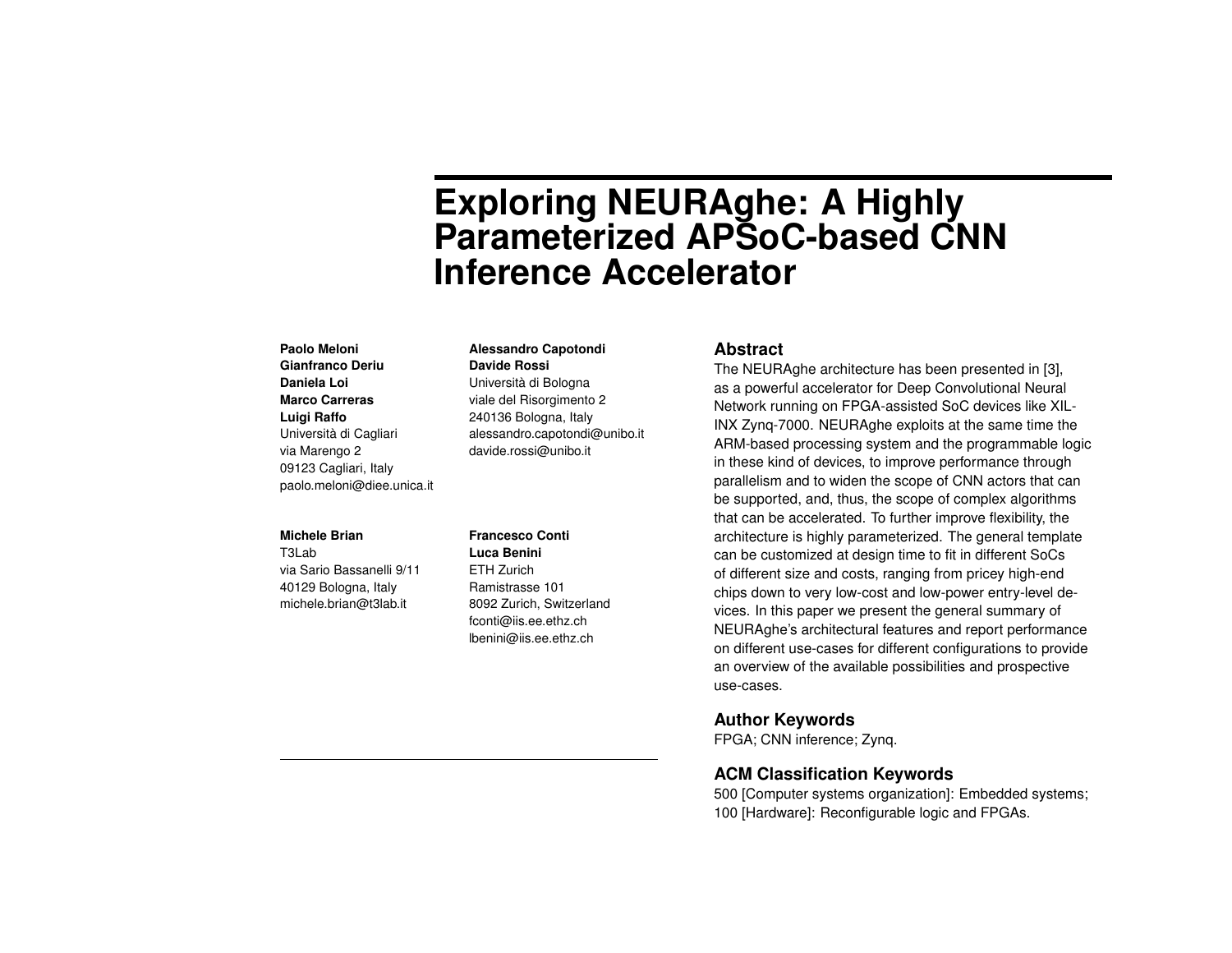# **Introduction**

Convolutional Neural Networks (CNNs) are one of the most promising classes of deep learning algorithms, due to remarkable performance achieved in a broad area of applications, ranging from speech recognition to computer vision and natural language processing. The execution of CNN algorithms involves a huge number of Multiply Accumulate (MAC) operations, representing the core of the convolution kernels. To accelerate these operations, a wide community of developers is exploiting reconfigurable logic inside modern FPGAs, taking profit of the perfect match between the intrinsic parallelism in the application and the significant number of MAC-supporting hardware primitives available/implementable in FPGA fabrics (e.g Xilinx DSP slices) [\[1,](#page-4-1) [2,](#page-4-2) [4,](#page-4-3) [5\]](#page-4-4).

# **NEURAghe platform architecture**

The NEURAghe architectural template is composed as a hierarchical structure that overlaps with the hardware organization in Xilinx Zynq SoCs (adaptable to other SoCs on the market). It contains a general-purpose processor (i.e. a hard wired processor corresponding to the ARM-based processing system in the Zynq, a dual ARM Cortex A9 processor in most cases), a memory-mapped off-chip DDR (as available on the Zynq), and a Convolution Specific Processor (CSP), hosted on the reconfigurable logic, acting as accelerator. Figure [2](#page-1-0) illustrates the overall organization of NEURAghe. The accelerator is composed of the following major functional blocks:

- A RISC microcontroller (uC) executing a middleware synchronizing transfers and convolution computation.
- A Convolution engine (CE) that represents the computational core of the accelerator, with a private weight memory and several port to read the input pixels and write the results of convolution.

<span id="page-1-0"></span>

**Figure 2:** NEURAghe overall architectural template.

- A pair of Direct Memory Access (DMA), WDMA for the transfer of weights and ADMA for the transfer of the activations.
- A Tight Coupled Data Memory (TCDM) to store the activations and an instruction memory to store the code for the RISC controller.

The Convolution Engine embeds a set of Sum-of-Product (SoP) units, used to deploy convolutions on the reconfigurable logic, which are organized as a matrix of *N* columns and *M* rows. The SoP matrix is the most resource-consuming component and defines the number of input features (IF) maps and output features (OF) maps processed in each iteration.

Figure [3](#page-2-0) shows the internal organization of the CE module, when a SoP matrix with 4 columns and 4 rows is used. We will refer to this configuration as LOSA.



**Figure 1:** Logo of the NEURAghe processing architecture. The name of the accelerator template derives from the ancient megalithic edifices named *nuraghes*, typical of the prehistoric culture in Sardinia. The different configurations are named after most important *nuraghes*. [https://en.wikipedia.org/](https://en.wikipedia.org/wiki/Nuraghe) [wiki/Nuraghe](https://en.wikipedia.org/wiki/Nuraghe)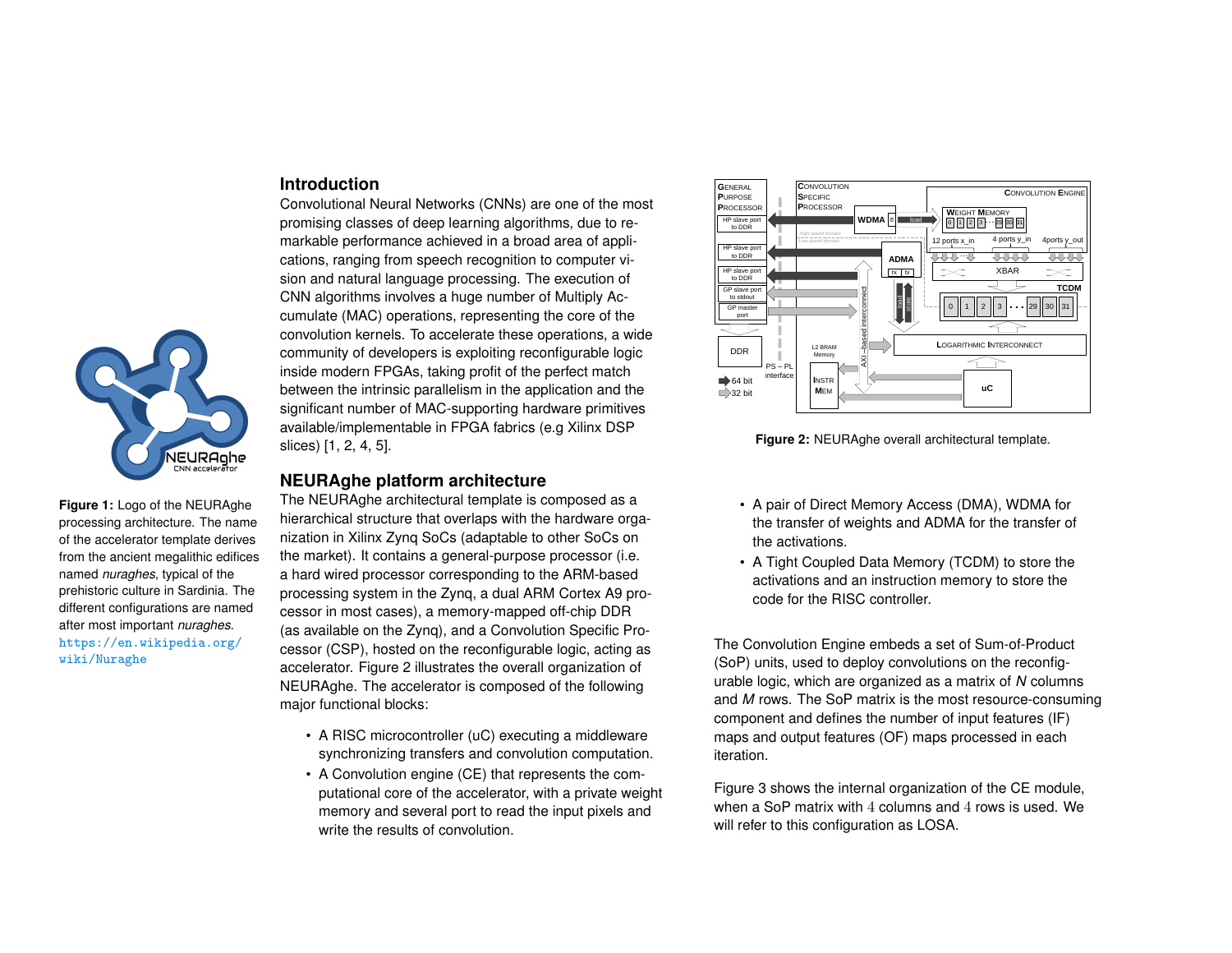<span id="page-2-0"></span>

**Figure 3:** NEURAghe SoP matrix in LOSA configuration.

In each cycle of activity, the CE collects up to 12 input features and computes their contributions to 4 output features. The input features are loaded through a set of line buffers, indicated with LB in the diagram. The LB blocks are realized by means of shift registers and are used to cache the value of a few lines of the input image. In this way, by loading a single new pixel per cycle, an entire new window of the image can be dispatched to the SoP matrix to be convoluted with the weight filters. Considering 16-bit pixel data, each LB is fed with two pixels obtained from the input port and produces two square convolution windows per cycle. The convolution windows are then consumed by the SoP units. To mapping efficiency on the FPGA DSP resources, the SoP units can be configured at design time to be partitioned in multi-trellis structures of multiply and add operations, whose outputs are summed together using a dedicated Adder. The output pixels produced by each Addershifter module are then streamed into a ReLU (Rectifier Linear Unit) block, that, when enabled, performs rectifier activation function on each pixel. The CE block integrates also a pooling layer, implemented by means of a shift register,

that temporarily stores output pixels and compares values of pixels in square pooling windows. After comparison, according to the selected operating mode, the pooling layer outputs one single pixel per window. Different types of pooling functions, implementing max pooling, average pooling or a simple down-sampling, can be chosen at design time.

# **Design-time configurable parameters**

NEURAghe is designed to be fully parametric. Several parameters can be tuned by the designer to fit on specific target chips and to achieve the desired performance. In the following section, a description of each parameter is provided.

#### *SoP matrix size*

The SoP matrix is the main scalable computing module of the convolution engine. Designers can change the size of the matrix acting on the number of rows and columns that it contains, creating configurations that may fit on devices featuring different number of DSP slices. The number of rows and columns in the matrix define, respectively, the number of IF maps consumed by the engine and the number of OF maps produced by it.

## *Number of clusters*

In NEURAghe, each cluster is independent by others and can have its own SoP matrix configuration. Thus, the RISC microcontroller can execute a private program enabling developers to map different layers on each cluster.

#### *Data precision*

The designer can choose to set data precision to 16 bits or 8 bits, to trade off accuracy for performance. All data (i.e. input pixels, output pixels, biases and weights) will be represented with the same number of bits. It is possible to instantiate support for run-time selection of the data precision.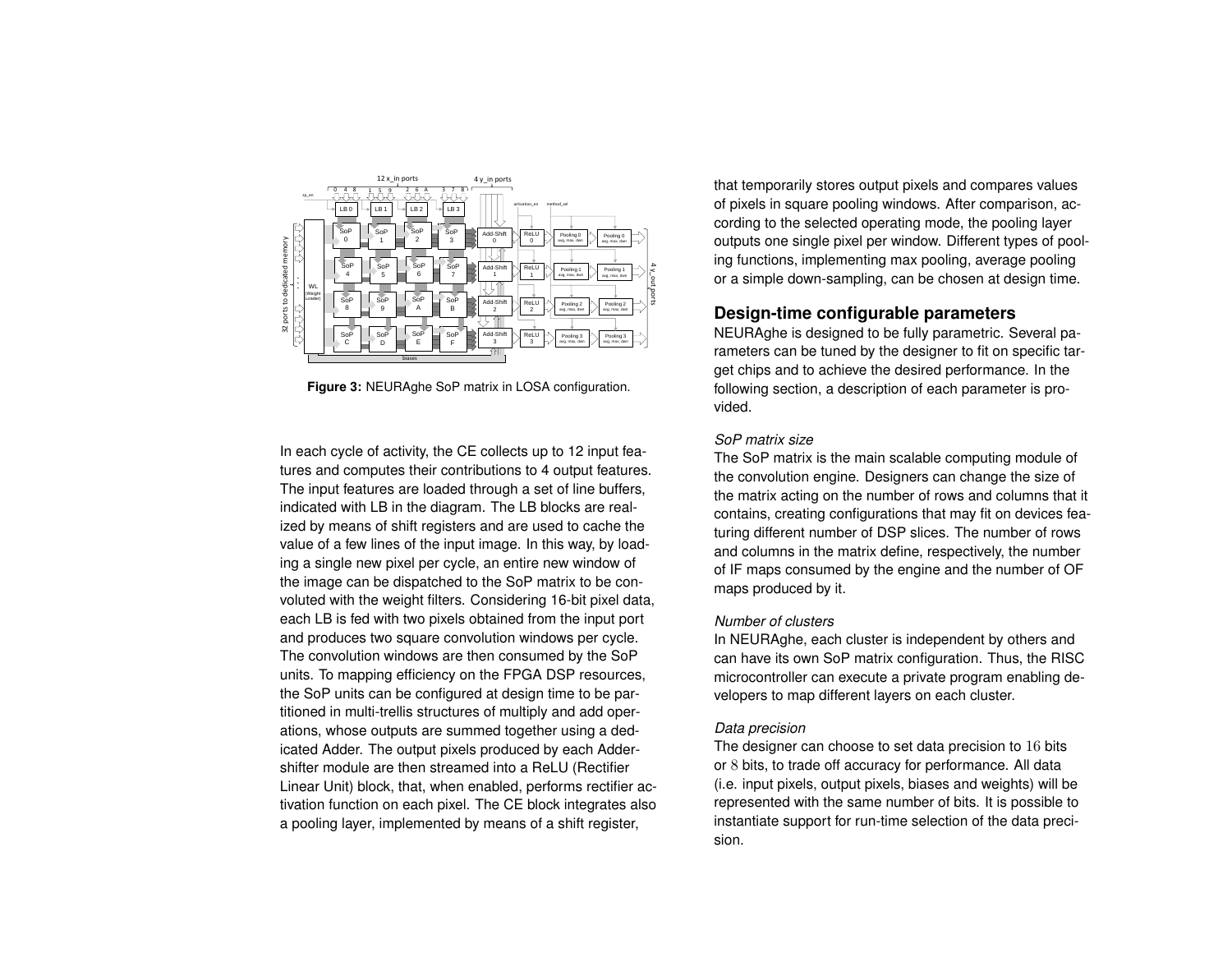## *Cluster memory size*

|        | Price | <b>DSP</b> | <b>BRAM</b> |
|--------|-------|------------|-------------|
| Z-7045 | 2500  | 900        | 545         |
| Z-7020 | 450   | 220        | 140         |
| Z-7010 | 100   | 80         | ഩ           |

<span id="page-3-0"></span>**Table 1:** Price in dollars and FPGA resources available for the target Xilinx Zynq SoCs.



<span id="page-3-1"></span>**Figure 4:** VGG-16 four frame execution timeline. Stage I consists on input data preparation, executed by the GPP. Stage II consists of all the computational blocks executed on the CSP. Stage III consists all the rest, mainly fully-connected layers, executed on the General Purpose Processor. Execution stages related to different frames can overlap.

The cluster hosts two main memories: the activations memory (AMEM) and the weights memory (WMEM). Both are served by dedicated DMA modules and are organized in banks. The memory size is limited by the total amount of BRAMs in the target device. Tiling and feature grouping are used to enable a chosen memory size to be used for the execution of arbitrary CNN layers.

# **Hardware implementation**

As mentioned, the NEURAghe template can be implemented on different devices of the Xilinx Zynq-7000 SoC family, to conveniently select the best performance/power/cost trade-off for a specific use-case. As an example, we have tested implementation on three products, which integrate an ARM-based processing system with different sizes of FPGA circuitry: the Zynq Z-7045, the Zynq Z-7020 and the Zynq Z-7010, see Table [1.](#page-3-0) We chose three configurations of the NEURAghe architecture fitting respectively in the three target devices: LOSA (configured with a  $4x4$  matrix of SoP modules), SABINA (featuring a  $2x2$  matrix) and BANZOS (with one single SoP module). Moreover, we have implemented ARRUBIU, that fits on the Z-7045 SoC but has a different cluster-related organization, featuring two clusters with a  $2x4$  matrix per cluster.

# **Performance Evaluation**

Table [2](#page-4-5) reports performance and efficiency levels achievable by the four configurations on several benchmarks, in terms of actual computational power (GOps/s), energy efficiency (GOps/sec per Watt), and price efficiency (GOps/sec per k\$). As previously mentioned, NEURAghe exploits the interaction between the GPP and the CSP. As an example, you may notice in Figure [4,](#page-3-1) how different execution stages on different image frames overlap with each other in a tasklevel pipeline fashion.

# *Exploring SoP matrix size*

While, obviously, implementations on more expensive devices reach higher absolute performance levels, smaller configurations, e.g. SABINA, expose a higher efficiency of SoP utilization with respect to peak performance, since smaller matrices work more effectively, especially in initial and final layers of common CNN models, see Figure [5.](#page-4-6)

Implementing more efficient configurations on low-cost hardware opens a whole range of possibilities, involving distributed processing and multi-board designs (e.g. distributed smart camera systems, near-sensor processing in sensor networks etc.). For example, if allowed by the use case, a designer may choose to replace a single LOSA with two SABINA configurations, to execute a task based on ResNet-18, achieving around 80% of the original performance, saving around 65% of costs.

# *Exploring number of clusters*

Since smaller matrix can be more efficient, when allowed by the use case, multi-cluster configurations can be used to combine the benefits of a bigger device with those of a reduced matrix size. As shown in Table [2,](#page-4-5) the ARRUBIU configuration can be used to run VGG-16, alternately sending input frames to each of the clusters. In this way it is possible to improve the overall efficiency of the configuration.

# *Exploring data precision*

In NEURAghe configurations processing 16 bit activation and weights, each DSP slice in the programmable logic performs one MAC operation per cycle. NEURAghe allows the programmer to select at runtime an operating mode processing 8 bit data, allowing to execute 2 MAC operations per cycle on each slice, prospectively improving performance by a factor of 2. As may be noticed in Table [2,](#page-4-5) when testing 8 bit operating modes in some of our configurations, measured speed-up is very close to the theoretical limit.